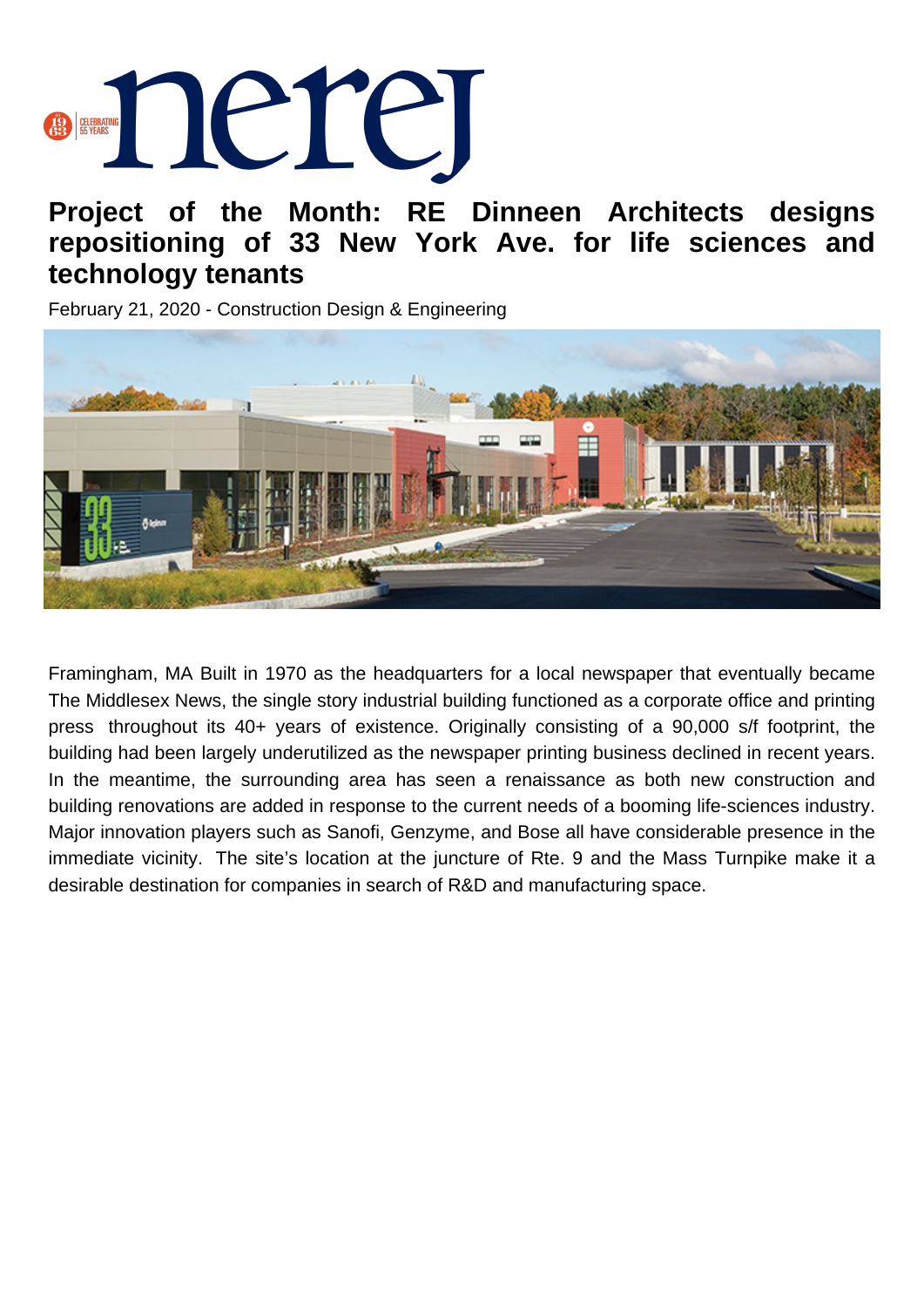King Street Properties (KSP) acquired the building in 2018, and assembled a team lead by RE Dinneen Architects (REDAP) and BW Kennedy Co. (BWK) as project architects and construction managers respectively, to reposition the building to service the life sciences and technology market. The project brief included increasing the building's street presence, update the building's exterior image, maximize the rentable area potential, and improve site access and circulation.

The building was redesigned to support four separate tenants, with each tenant having its own control area for chemical and waste storage. This layout also maximized access to existing high-bay space, allowing all tenants to combine office, research and manufacturing needs under one roof. Each tenant has its own exterior entrance, with new glass canopies punctuating the access areas. The existing façade was completely removed and redesigned to maximize natural light and energy efficiency. By using materials with high R-value, the building's energy consumption was reduced considerably.

The exterior design aesthetic is intended to be high tech in the use of materials, yet respectful to the